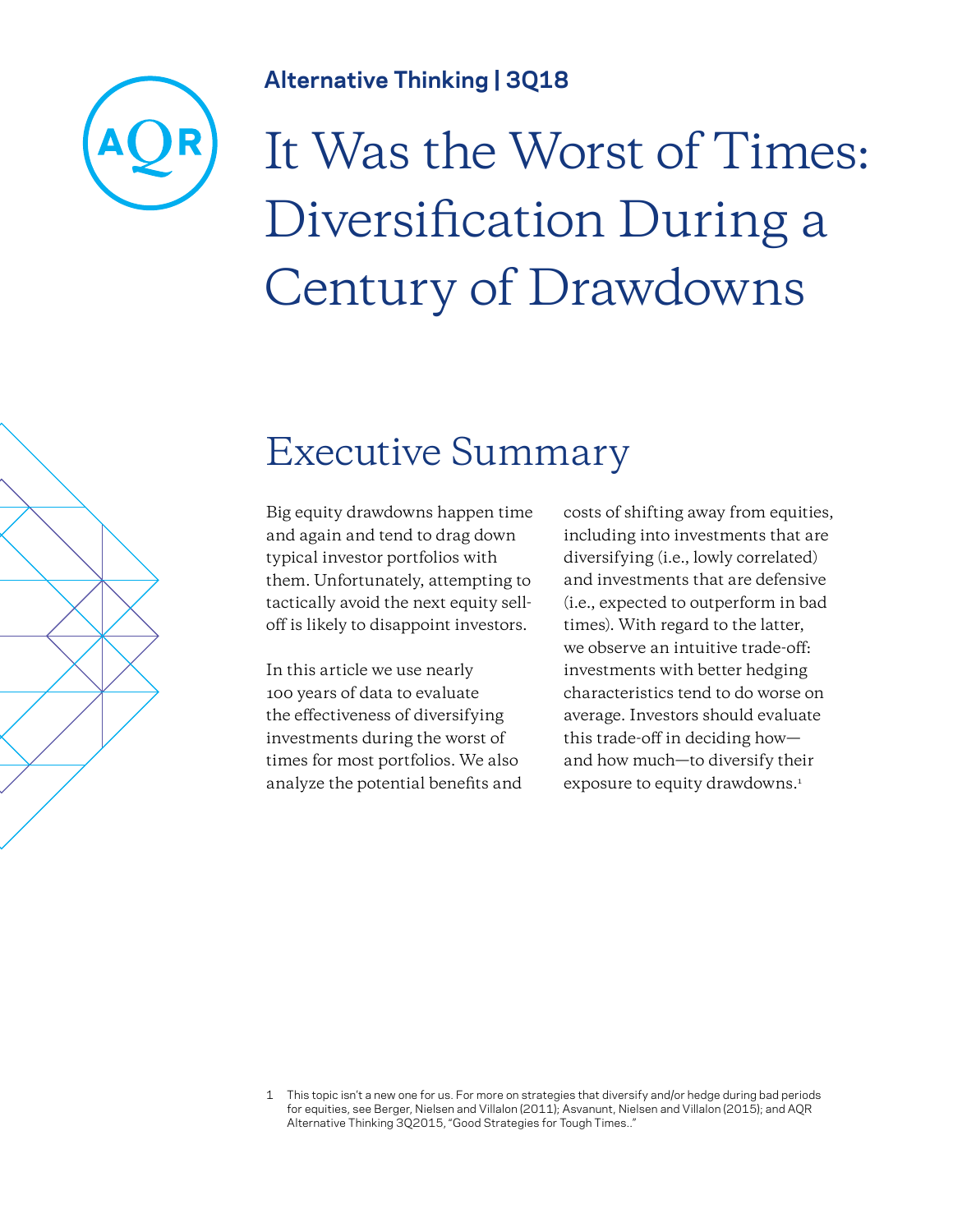### Contents

| It's Happened Before, It Will Happen Again<br>(and No, We Can't Tell You When) | 3               |
|--------------------------------------------------------------------------------|-----------------|
| Getting by with a Little Help from Our Friend, Diversification                 | 6               |
| If Diversifying Is Good, Is Hedging Great?                                     | 10              |
| Conclusion                                                                     | 13 <sup>2</sup> |
| References                                                                     | 14              |
| <b>Disclosures</b>                                                             | 15              |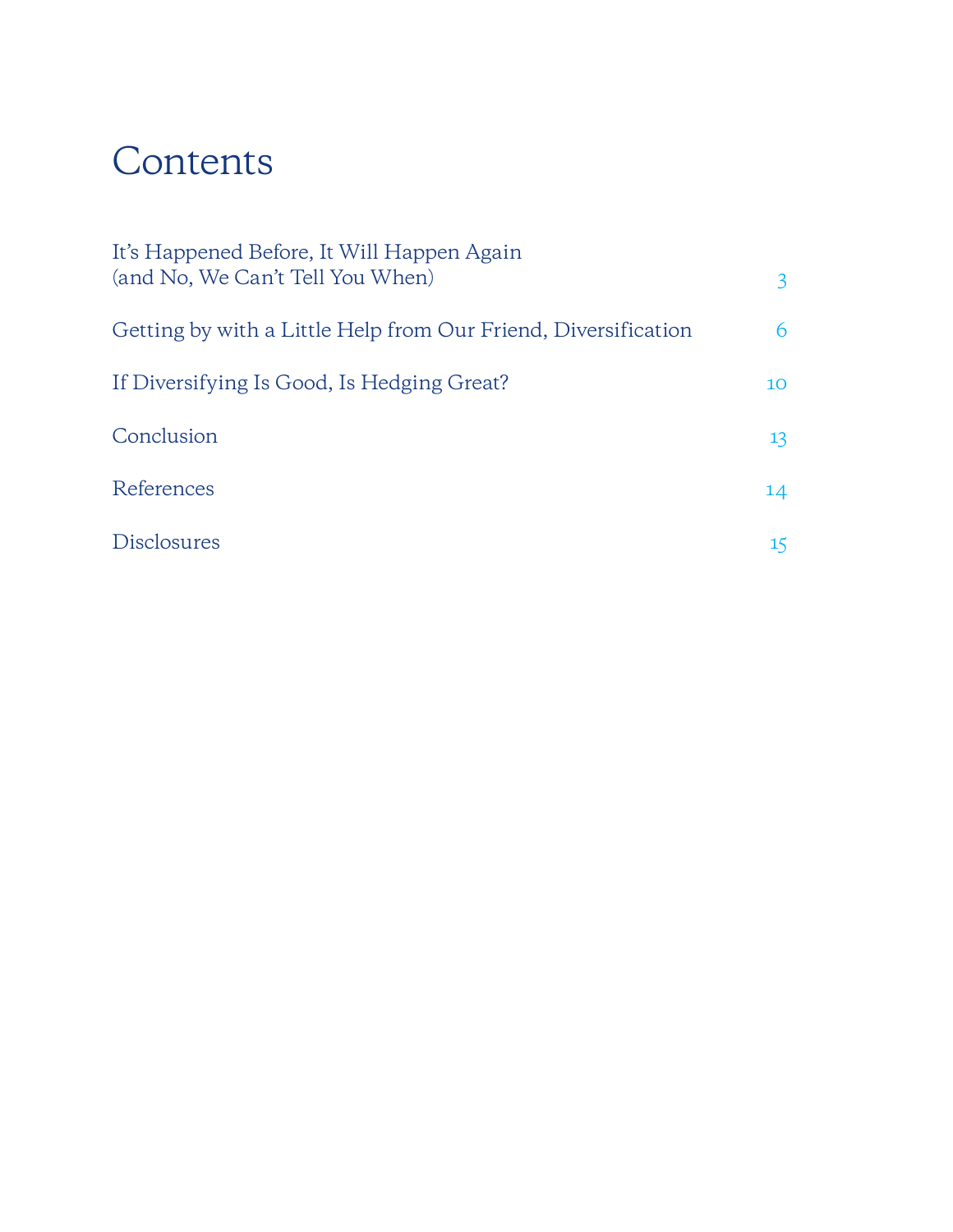### <span id="page-2-0"></span>It's Happened Before, It Will Happen Again (and No, We Can't Tell You When)

Most investor portfolios are dominated by equity risk.2 This is not without reason — equities have had high average returns historically — but when equities have major drawdowns, the overall portfolio will likely suffer, too.

There's some subjectivity in determining what qualifies as a "major drawdown" for equities, but here we use -20 percent cumulative returns as the threshold.<sup>3</sup> Losses of this magnitude wipe out several years of typical performance, and we believe have also forced many

investors to make reactive (and generally suboptimal) changes to their portfolios. While recent examples such as the Global Financial Crisis and Tech Bust are fresh in the memory of many investors, we use a data set spanning almost a century to see what would have helped over the *truly* long term.

**Exhibit 1** shows that drawdowns worse than -20 percent have happened 11 times since  $1926 - a$  little over once per decade on average. The average peak-to-trough has been -33 percent, and on average it took

#### **Exhibit 1**



**S&P 500 Drawdowns Worse than -20 Percent and Market Valuations** 

Feb 1, 1926 – Dec 31, 2017

Source: Robert Shiller data library. Past performance is not an indication of future performance. Please see appendix for important disclosures.

2 Even a seemingly diversified 50 percent stock/50 percent bond portfolio is dominated by equity risk due to the fact that equities tend to be a (much) higher-risk asset class. For more on equity risk exposure, see Hurst, Johnson and Ooi (2010). Additionally, many private and illiquid assets, such as Private Equity, may have more equity risk than commonly presumed, due to reported returns that are "too smooth."

3 Note: All returns in this article are excess of cash (here the US 3-month Treasury bill, unless stated otherwise).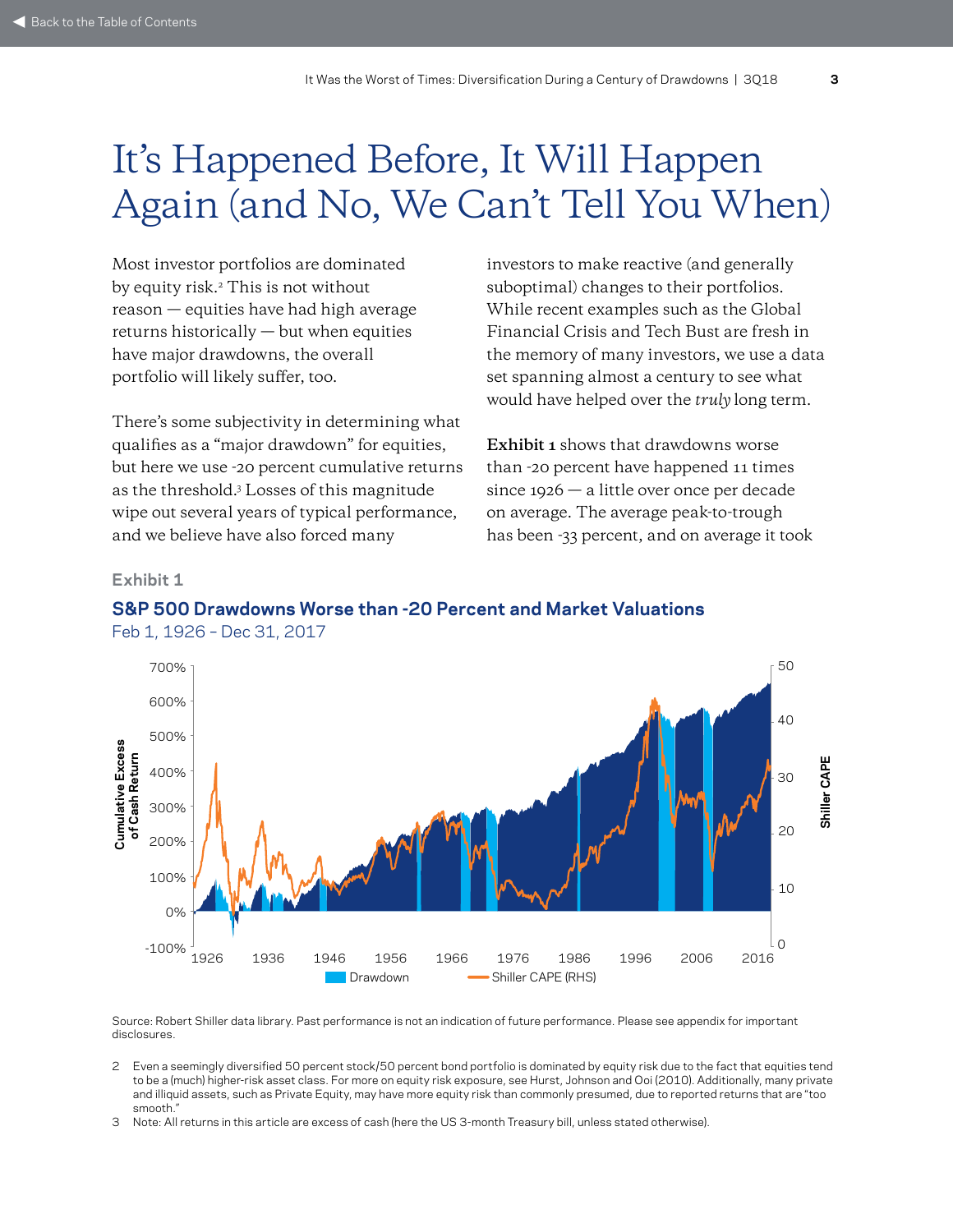27 months to get back to pre-drawdown levels (assuming investors stayed invested throughout!<sup>4</sup>). Clearly, tactically avoiding these large drawdowns would be valuable, so we start by evaluating that option.

Focusing on equity market valuations (the timing indicator we hear about most often), we see in Exhibit 1 that over the long history, there is no consistent pattern between when drawdowns happen and the level of the Shiller CAPE.<sup>5</sup> Although investors might have expected big sell-offs to be precipitated by off-the-charts valuations  $-$  as in the case of the Tech Bubble  $-$  it doesn't always play out that way.

Would-be-timers might counter that even if high valuations didn't consistently predict major drawdowns, they could still predict a higher *likelihood* of drawdowns — and therefore stretched valuations may still be a useful tactical indicator. **Exhibit 2** evaluates this empirically. On the left side we split our sample into periods of "cheap" (below median), "expensive" (above median), and "very

#### **Exhibit 2**

### **Failure to Crash: Bad outcomes have been worse when markets were very expensive (left), but markets have tended to go up on average,** *even when expensive* **(right)**  Feb 1, 1926 – Dec 31, 2017



**"Bad Outcome" (Bottom 25th Percentile Return Path)** 

**Range of Returns When Equities are Very Expensive**

75<sup>th</sup> Percentile **- 90<sup>th</sup> Percentile** 

Source: Shiller data library. All returns are excess of cash and gross of fees. "Cheap" is when the Shiller CAPE is below its full-period median; "Expensive" is when the Shiller CAPE is above its median; "Very Expensive" (both for left and right charts) is when the Shiller CAPE is in the 90th percentile of expensiveness or higher. This exhibit uses the full Feb 1926 – Dec 2017 history to determine market expensiveness; the results are similar if we used an expanding window. Past performance is not an indication of future performance. Please see appendix for important disclosures.

- 4 Numerous studies have shown that poorly timed decisions lead, on average, to lower returns for investors than for the investments themselves. See, for example, Dichev (2007). For a summary of some of the most common inefficient decisions investors make, see AQR Alternative Thinking 3Q2014, "Bad Practices and Good Habits."
- 5 For more on the evidence and underappreciated challenges in market timing (both value-based and momentum-based), see Asness et al. (2017a). Also see Asness et al. (2017b) for related findings for factor timing. As with many quantitative signals, value and momentum may represent "small edges" and are thus best implemented in a diversified process using multiple signals and many securities.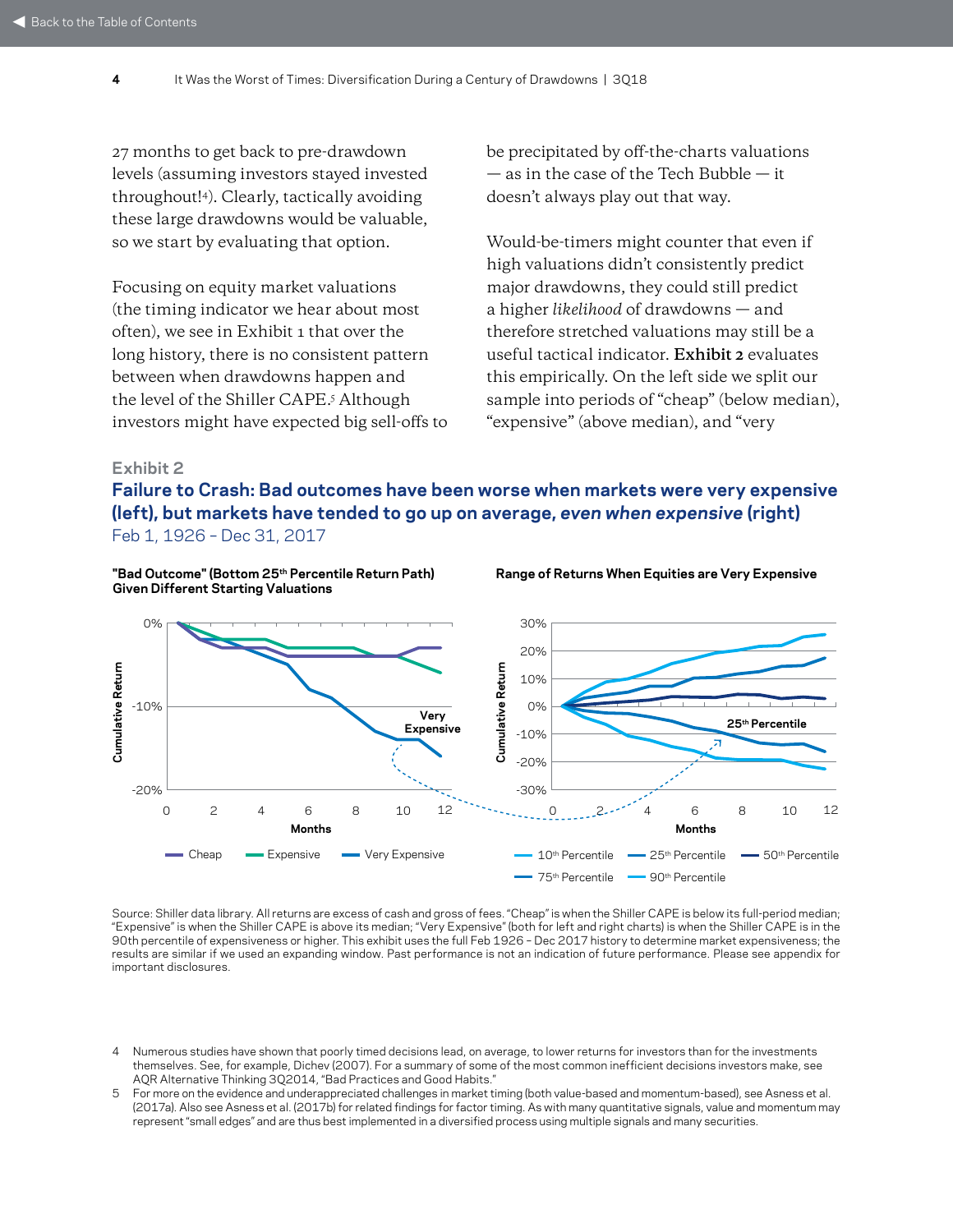expensive" (top 10<sup>th</sup> percentile) valuations and measure the path of a typical bad outcome associated with each.<sup>6</sup> Indeed, the left side of the exhibit shows that bad outcomes looked considerably worse when equity markets were very rich to start  $-$  a glimmer of hope for tactically avoiding drawdowns!

However, the right side of Exhibit 2 shows that when we look at the *full* distribution of outcomes starting from when markets are very expensive, we find that more than half of the time, equities still show *positive* returns. In other words, despite there being a greater chance of a big drawdown, more often than not, equities still make money; an investor getting out of equities every time they observed rich valuations could miss out on a great deal of the longterm equity risk premium.7 Consider

recent experience as one example: the Shiller CAPE crossed its 90<sup>th</sup> percentile in August 2016, yet the equity market has experienced meaningful gains since then.

While we present illustrative evidence here, we have elsewhere (and more thoroughly) evaluated contrarian timing strategies and found their performance to be positive but weak, particularly given the realworld restriction of using only known (i.e., trailing) data to determine the percentile of market valuation. In other words, we are not against the concept of small tactical tilts based on value or other signals such as momentum (if market timing is a sin, we have advocated to "sin a little"<sup>8</sup> ), but they are far from a panacea for the reality of occasional, large equity market drawdowns.

<sup>6</sup> Specifically, here a "bad outcome" is defined as the 25<sup>th</sup> percentile of all return paths starting from times in which equity valuations started within a given valuation bucket.

<sup>7</sup> In addition, this approach would not be implementable in practice as identifying the full-sample percentile of Shiller CAPE is not possible in real time. See Asness et al. (2017a) for the difference between the apparent viability of valuation-based timing using in-sample data (i.e., with a look-ahead bias) versus using a more realistic, out-of-sample approach.

<sup>8</sup> See "Cliff's Perspectives" (Nov 2015) and references therein.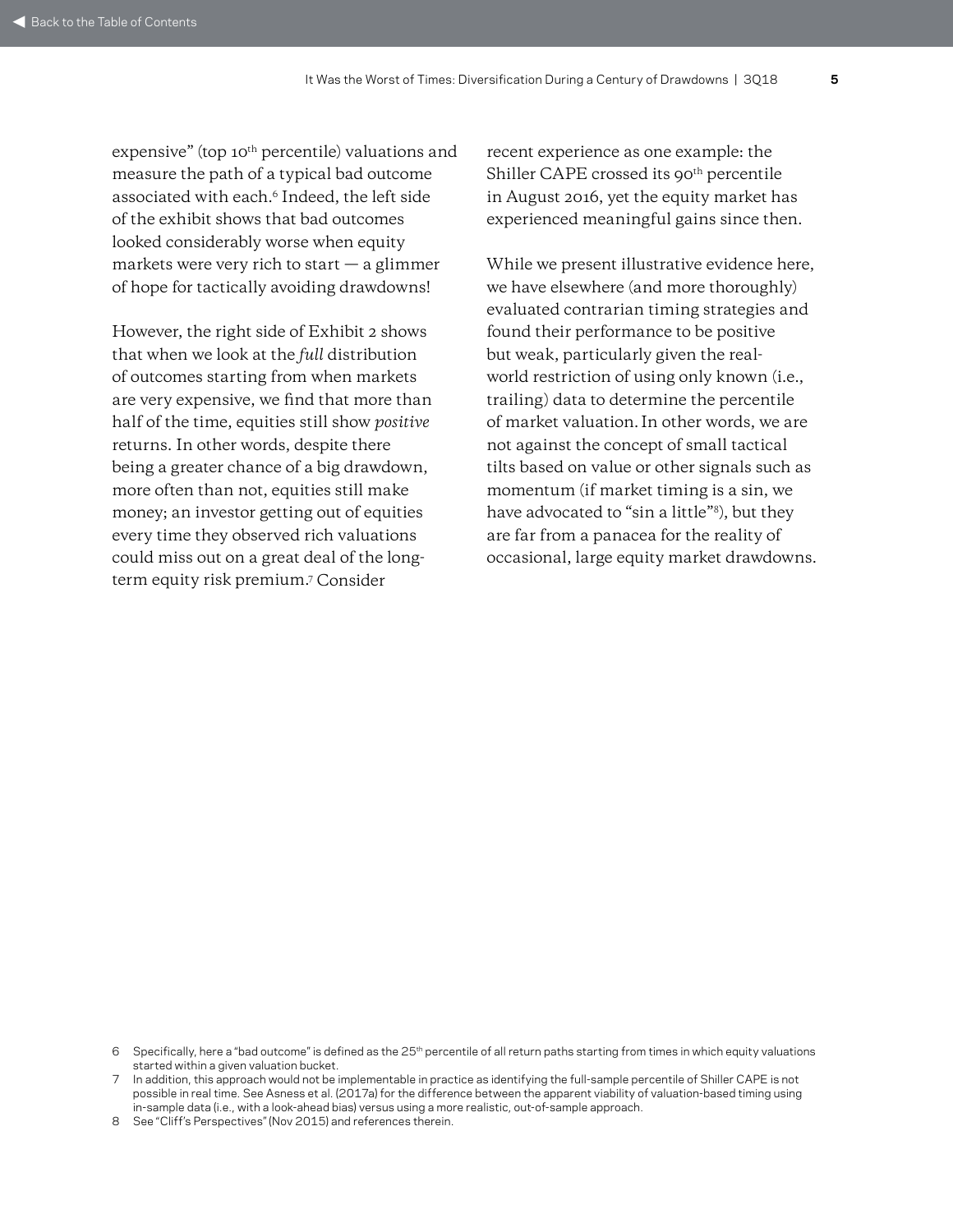<span id="page-5-0"></span>

### Getting by with a Little Help from Our Friend, Diversification

A better solution to mitigate the pain of bad times may be diversification. Specifically, to incorporate return sources that are expected to make money on average but have a low correlation to equities. Importantly, to actually help mitigate drawdowns, diversification should be true both in normal times and when most needed: during tough periods for equities.

Our analysis includes two traditional asset classes (Bonds and Commodities<sup>9</sup>); two longonly portfolios of assets (the classic 60/40 stock/bond portfolio and a hypothetical Risk Parity<sup>10</sup> portfolio of stocks, bonds and commodities); and two hypothetical long/ short alternative strategies (a relative-value "Styles" strategy<sup>11</sup> and a Trend-following strategy<sup>12</sup>). The Risk Parity, Styles, and Trend strategies in this analysis each target approximately 10 percent volatility, given many investors tend to invest in these strategies at that volatility level.<sup>13</sup>

**Exhibit 3** summarizes the average returns and correlation to equities for each (the table), as well as the more subtle question of whether this diversification held up during drawdowns (the chart). Starting with the former, we see that over 90-plus years, each of these candidates had positive returns on average (albeit less so than equities for the most part<sup>14</sup>), and in most cases they acted as a diversifier to equity risk. In particular, Bonds and Commodities have had lowly positive correlations, while hypothetical Styles and Trend have been uncorrelated. The portfolios that include equities have not surprisingly seen a positive correlation, though much less so for the hypothetical Risk Parity portfolio as compared to 60/40.

We next shift our focus to the box-and-whisker chart to assess performance during major equity drawdowns. Starting with traditional asset classes, Bonds and Commodities have both been solid diversifiers over these periods

<sup>9</sup> Bonds here are US 10-year government bonds; Commodities are the return to an equal dollar-weighted portfolio that takes equal notional weights of all commodities in the commodity basket at each point in time (see appendix for list of commodities and when each is added to the basket); and Equities are the S&P 500. See appendix for more details. Diversification does not eliminate the risk of experiencing investment losses.

<sup>10</sup> Risk Parity here uses the same three asset class series also used in this analysis (US stocks and bonds, and commodities), and targets 10 percent volatility (using trailing 36-month volatility to scale position sizes).

<sup>11</sup> A hypothetical long/short strategy that combines style premia across multiple asset classes, based on Ilmanen, et al. (2018). For stock selection, we use value, momentum and defensive styles; and in asset allocation we add a fourth style, carry. The implementation of each style necessarily varies by asset class, but in general, value means cheap versus expensive, momentum is recent outperformers versus recent underperformers, defensive is safe/high-quality versus risky/low-quality, and carry is high-yielding versus low-yielding. The combination of stock selection and asset allocation portfolios is equal-weighted. Returns are discounted to a Sharpe ratio of 0.8. See appendix for more details.

<sup>12</sup> Based on Hurst, Ooi and Pedersen (2017). Returns are discounted to a Sharpe ratio of 0.6. See appendix for more details.

<sup>13</sup> This is not a trivial assumption, as the choice of volatility for alternative strategies directly affects their level of average returns. We (among others) offer strategies with different target volatilities, meaning investors with primary objectives of reducing risk for the same expected return, or other investors with the objective of increasing expected return for the same level of risk may choose different volatility-versions of the same strategy (and update the analysis presented in this paper accordingly). We feel that the 10 percent volatility level used in this paper is a realistic and representative level for our analysis.

<sup>14</sup> Again, contingent on the volatility target used for the alternatives.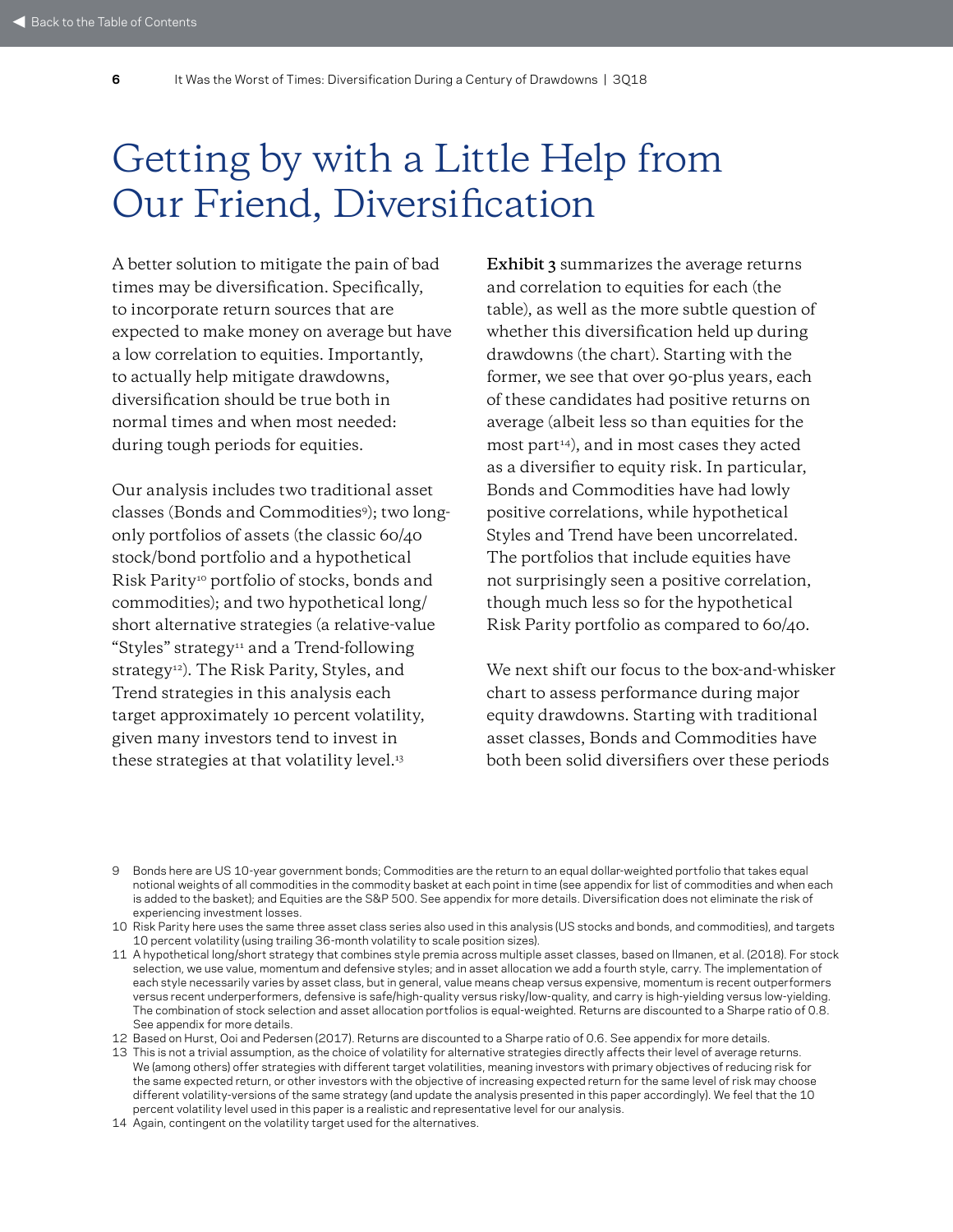#### **Exhibit 3**

### **Performance on Average (Table) and Performance in Equity Drawdowns (Chart)** Feb 1, 1926 – Dec 31, 2017



Source: Robert Shiller data library and AQR. All returns are excess of cash. "Stocks" are the S&P 500. "Stock Market Drawdowns" are defined here as times when the S&P 500 loses at least 20 percent, peak-to-trough. Over this period, there are eleven such observations. The white squares are the average cumulative returns. Within the box-and-whisker plots, the whiskers show the 0-10<sup>th</sup> and 90-100<sup>th</sup> percentile results (given eleven observations, this corresponds to the single worst and single best observations). Within the "boxes" (the  $10$ th through  $90^{\rm th}$ percentile observations), the median return is where the colors change. The highest result for Styles was 156%, which was during the Tech Bust. The highest result for Commodities was 144 percent, which was during the mid-1970s recession. "Risk Parity," "Styles" and "Trend" are hypothetical returns as defined in footnotes 10 through 13. Hypothetical data has inherent limitations, some of which are disclosed in the Appendix. Please see Appendix for data and strategy descriptions.

— their average returns (white squares) were positive, meaning they did not *on average* lose when equities sold off. For many investors, strategically increasing exposure to these asset classes may be a step in the right direction.<sup>15</sup>

Moving on to the portfolios, clearly for the 60/40 portfolio, the 40 percent allocation to bonds wasn't much of a diversifier — the box-and-whisker chart for 60/40 returns looks pretty much the same as that for the S&P

500, only a little closer to zero. In contrast, the hypothetical Risk Parity portfolio held up better  $-$  and in some equity drawdowns, returns were *above* zero. This result is intuitive: with its meaningful exposure to equities, Risk Parity is still affected by equity sell-offs, but compared to 60/40, it gives enough weight to bonds and commodities to actually make a difference at the portfolio level. Finally, we find that for the long/ short alternative strategies, their behavior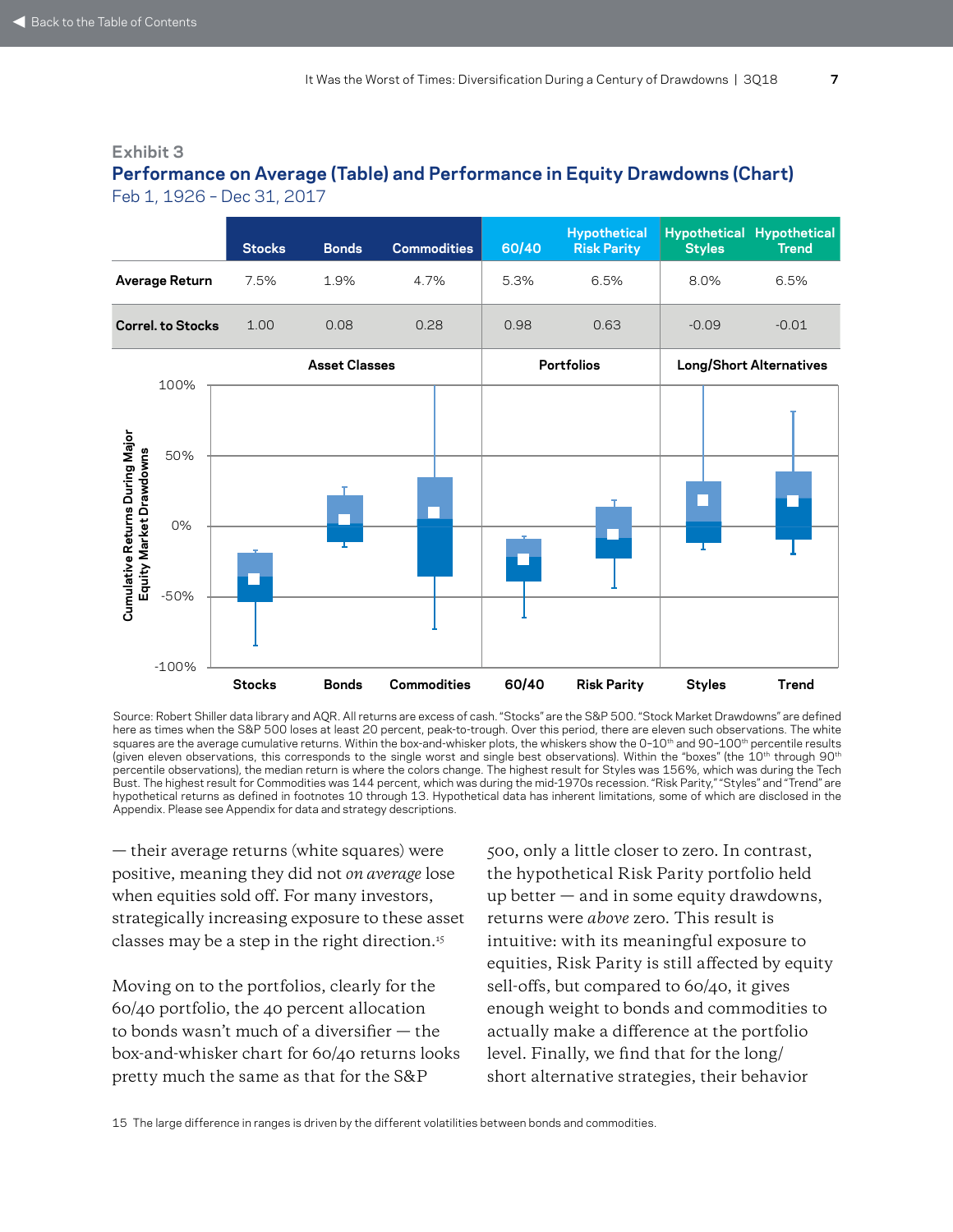matches what we would expect of a truly diversifying source of returns: a distribution that appears to be largely unaffected by tough times for equity markets.<sup>16</sup>

Note that *diversification is not the same thing as a hedge*. Although uncorrelated assets can be tremendously valuable additions to a portfolio, "uncorrelated" simply means returns that aren't influenced by the other risks in the portfolio. To that end, each one of the diversifying strategies lost money in some of the individual equity sell-offs, and in some cases a fair amount. Importantly, observing this behavior in individual instances does not mean they are not diversifiers! The key is that these other strategies and asset classes did not suffer *on average* when equities did (unlike the 60/40 portfolio, for example). In contrast, a hedge is something you would expect to do better than average exactly when other parts of the portfolio are suffering (and while a hedge might sound more desirable than "uncorrelated," we argue in the next section there's a cost).

It is also worth noting that adding diversifying strategies to any portfolio means adding new risks. The diversifiers will have their *own* (hopefully different) periods of underperformance, which can be hard to stick with. This is one reason diversification can be harder in practice than in theory and should be assessed and understood ahead of any potential allocation and incorporated in any sizing decision.

In **Exhibit 4,** we study the portfolio impact of making an allocation from a 60/40 portfolio to these other strategies. We consider two approaches: 1) funding purely from equities (top two rows), and 2) funding from a combination of equities and fixed income (at a 60/40 ratio, bottom two rows). In both cases, we evaluate a 10 percent allocation from the funding source to the new investment and consider both the impact on returns during equity drawdowns as well as the impact on returns on average over the entire 1926–2017 period. Finally, in addition to the asset classes and alternative strategies considered so far, we add cash as a "benchmark" for reducing drawdowns, as it presents the simplest way to reduce equity risk. (In this exhibit we focus on the impact on returns rather than on Sharpe ratio, in keeping with the adage that investors "can't eat risk-adjusted returns."17)

16 We find this behavior holds up well even for the underlying individual risk premia.

17 As mentioned earlier, the choice of volatility target of the three alternative portfolios matters. Investors may see better results in average returns and "drawdown returns" (on average) from higher-volatility implementations if they have the ability to access them.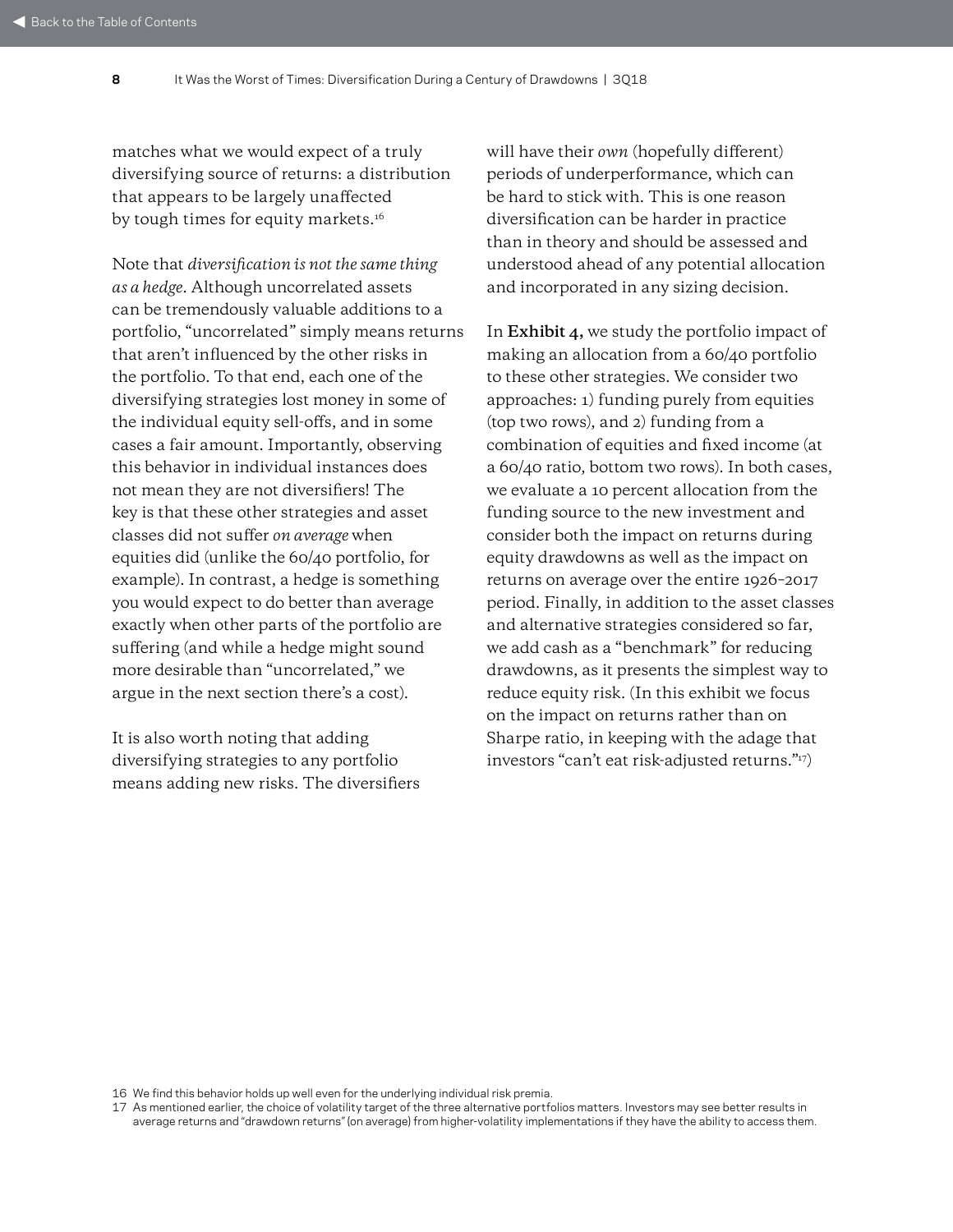#### **Exhibit 4 Impact of a 10 Percent Allocation to a New Investment from a 60/40 Starting Portfolio** Feb 1, 1926 – Dec 31, 2017

|                                       |                                        | Cash    | <b>Bonds</b> | <b>Commodities</b> | 60/40   | <b>Hypothetical</b><br><b>Risk Parity</b> | <b>Hypothetical</b><br><b>Styles</b> | <b>Hypothetical</b><br><b>Trend</b> |
|---------------------------------------|----------------------------------------|---------|--------------|--------------------|---------|-------------------------------------------|--------------------------------------|-------------------------------------|
| from Stocks<br>Funded                 | Change in<br>Drawdown<br>Return        | $+2.8%$ | $+3.1%$      | $+2.8%$            | $+1.2%$ | $+2.4%$                                   | $+3.6%$                              | $+3.6%$                             |
|                                       | Change in<br>Average<br>Return         | $-0.8%$ | $-0.6%$      | $-0.3%$            | $-0.2%$ | $-0.1%$                                   | $+0.0%$                              | $-0.1%$                             |
| Funded<br>60/40 from<br>Stocks /Bonds | Change in<br><b>Drawdown</b><br>Return | $+1.5%$ | $+1.9%$      | $+1.5%$            | n/a     | $+1.2%$                                   | $+2.3%$                              | $+2.4%$                             |
|                                       | Change in<br>Average<br>Return         | $-0.5%$ | $-0.3%$      | $-0.1%$            | n/a     | $+0.1%$                                   | $+0.3%$                              | $+0.1%$                             |

Source: Robert Shiller data library and AQR. All returns are compared to a 60/40 US stock/bond portfolio. All returns are excess of cash. "Drawdowns" are defined here as times when the S&P 500 loses at least 20 percent, peak-to-trough. "Risk Parity," "Styles" and "Trend" are hypothetical returns as defined in footnotes 10 through 13. See AQR Alternative Thinking 1Q2018 for considerations when building expected return assumptions for alternatives, and AQR Alternative Thinking 2Q2014 for other considerations in incorporating alternatives into a portfolio. Hypothetical data has inherent limitations, some of which are disclosed in the Appendix. Please see Appendix for data and strategy descriptions.

Exhibit 4 shows that the funding source can matter just as much as the new diversifying investment: funding from equities means a much greater offset to drawdown losses, but the trade-off is a bigger hit to long-term average returns (compared to funding from 60/40). Not surprisingly, Exhibit 4 shows that portfolio drawdowns are mitigated when allocating toward *any* diversifier (including cash, the simplest way to reduce equity risk). But when allocating to other traditional assets, a clear trade-off emerges: the "cost" of smaller drawdowns is slightly lower returns on average (albeit this "cost" is always smaller than simply de-risking to cash). In contrast, the alternatives appear to have kept up with equities on average, though they have their own potential drawbacks of higher complexity and fees.<sup>18</sup> In determining how to and how much to allocate to diversifiers, investors should evaluate the trade-off between offsets to losses in bad times versus performance on average.19

<sup>18</sup> See AQR Alternative Thinking 2Q2014 "Strategic Risk Allocation" for considerations beyond expected returns in incorporating alternatives into a portfolio including: conviction, constraints, conventionality and capacity.

<sup>19</sup> It should be noted that the portfolios with the "new" 10 percent allocations are also slightly less volatile than the starting portfolio; thus, investors focused on *boosting* their average returns might consider higher-volatility versions of their diversifiers.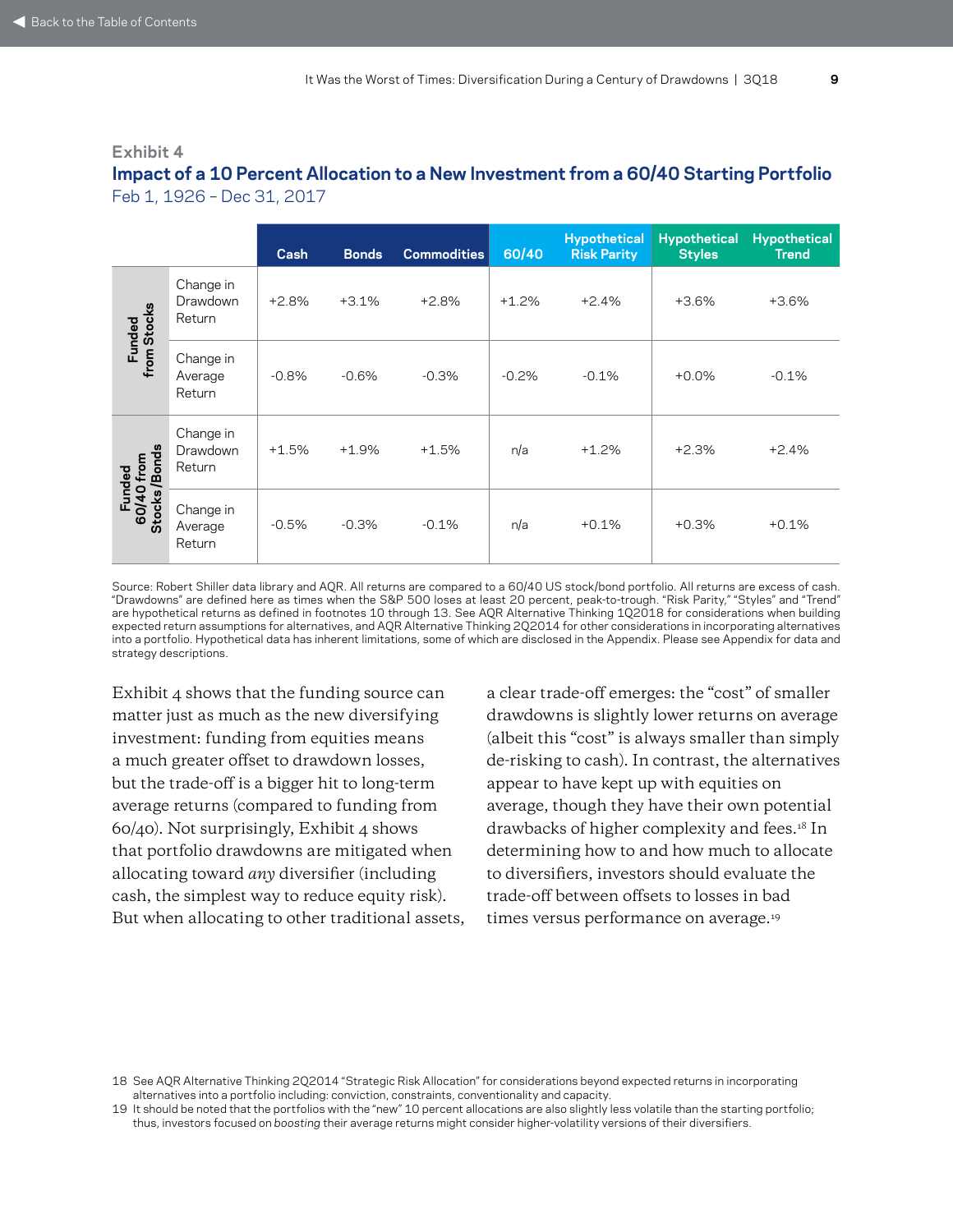### <span id="page-9-0"></span>If Diversifying Is Good, Is Hedging Great?

Given the recent advent and interest in "defensive" investments, we evaluate if these can deliver on the promise of doing more than just diversify, and consistently deliver positive returns during equity market drawdowns. These investments are described in **Exhibit 5,** and include Gold,<sup>20</sup> Global Macro Momentum, Defensive Equities, Defensive Trend and a "passive" Put Option buying strategy.21 We restrict this broader analysis to 1986–2017

due to data availability for the additional strategies, and recognizing fewer major drawdowns over this shorter window, we relax the threshold for a drawdown to -10 percent.<sup>22</sup>

**Exhibit 6** shows the results for both our original and "new" (defensively oriented) strategies. Over the past 30 years, the five candidate "defensive" strategies provided positive returns on average

### **Exhibit 5 Defensively Oriented Strategies Used in the 1986–2017 Sample**

|                              | <b>Description</b>                                                                                                                                            | Intuition as a Diversifier/Hedge                                                                                                        |
|------------------------------|---------------------------------------------------------------------------------------------------------------------------------------------------------------|-----------------------------------------------------------------------------------------------------------------------------------------|
| Gold                         | Constant notional exposure to gold futures                                                                                                                    | Commonly considered a "safe haven," may<br>benefit in risk-off environments                                                             |
| Global Macro<br>Momentum     | Follows trends in macroeconomic fundamentals<br>across multiple asset classes                                                                                 | Large equity market downturns are often<br>precipitated by worsening fundamentals                                                       |
| Defensive<br><b>Equities</b> | Long/short (dollar-neutral) strategy that takes<br>long positions in high-quality, low-risk assets and<br>short positions in the overall market <sup>23</sup> | Defensive stocks may be expected to<br>outperform the aggregate markets during<br>flights to quality or risk-off environments           |
| Defensive<br><b>Trend</b>    | Trend-following strategy, customized to<br>1) not be net long equities, and 2) take larger<br>short positions                                                 | The constraints imposed on a traditional trend-<br>following strategy are designed to generate<br>better returns in down-equity markets |
| Puts                         | Buys front-quarter, 5 percent out-of-the-money<br>put options and holds until expiry                                                                          | An "explicit" hedge, often used as portfolio<br>insurance                                                                               |

Source: AQR. Please see Appendix for data and strategy descriptions.

23 The dollar-neutral construction used here results in a strategy that will mechanically tend to have a negative correlation to equities. There are other ways to build long/short defensive strategies (including beta-neutral), but we focus on the more straightforward implementation here for simplicity.

<sup>20</sup> Gold is one of many examples of assets that tend to display safe-haven characteristics. Others include the US dollar, Japanese yen and Swiss franc.

<sup>21</sup> As before, risk-targeted strategies (Global Macro and Defensive Trend) target a 10 percent volatility level. Defensive Equity and Puts are not risk targeted, and each realized approximately 6 percent annualized volatility over this period. Global Macro and Defensive Trend are discounted to Sharpe ratios of 0.5.

<sup>22</sup> This gives us six bad periods to look at, as opposed to only three if we had stuck with drawdowns in excess of -20 percent.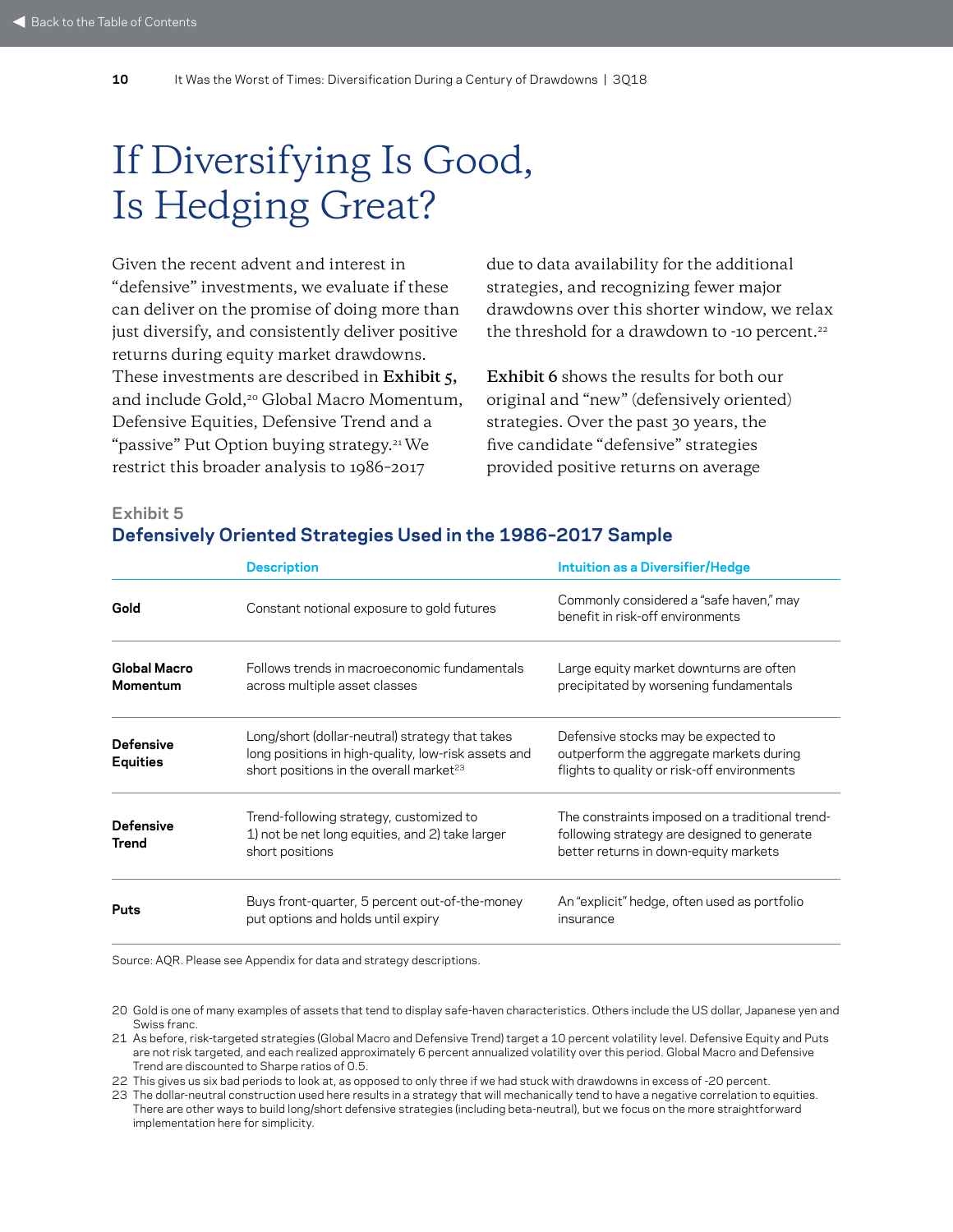during equity drawdowns, and almost no periods with meaningful negative performance. For an investor focused purely on mitigating bad times, the evidence suggests they are attractive choices.

Revisiting the traditional asset classes over this shorter time period is also interesting. While both Bonds and Commodities appeared uncorrelated to equities over the long term,

Bonds more recently have shown a tendency to *hedge*, posting positive returns in each of the equity drawdown periods (and higher than their 30-year average return), $24$  while Commodities in aggregate seem to have gone the other way. The reason for this change may relate to the economic causes of recent drawdowns, with adverse demand shocks in periods like 2008 causing commodities to sell off alongside equities, with an opposite effect

#### **Exhibit 6**

### **Average Performance (Table) and Performance During Equity Drawdowns (Chart)** Jan 1, 1986–Dec 31, 2017



Source: Robert Shiller data library and AQR. "Stocks" are the S&P 500. All returns are excess of cash. "Stock Market Drawdowns" are defined here as times when the S&P 500 loses at least 10 percent, peak-to-trough. Over this period, there are six such observations. The squares are the average cumulative returns. Within the box-and-whisker plots, the whiskers show the 0 to 10th and 90th to 100th percentile results (given only six drawdowns, this corresponds to the min and max observations). Within the "boxes" (the 10th to 90th percentile observations), the median return is where the colors change. "Risk Parity," "Styles," "Trend," "Global Macro," "Def. Trend," and "L/S Def. Equity" are hypothetical strategies defined in footnotes 10 through 13, 21 and Exhibit 5. See AQR Alternative Thinking 1Q2018 "Capital Market Assumptions for Major Asset Classes" for considerations in forming expected return assumptions for alternatives. The passive put strategy buys front quarter 5 percent out-of-the-money put options and holds till expiry. The highest result for "Styles" was 143 percent, which was during the Tech Bust. Hypothetical data has inherent limitations, some of which are disclosed in the Appendix. Please see Appendix for data and strategy descriptions.

24 This may be one reason investors think of bonds today as a hedge and not "just" a diversifier. The long-term evidence cautions us against making such heroic assumptions going forward.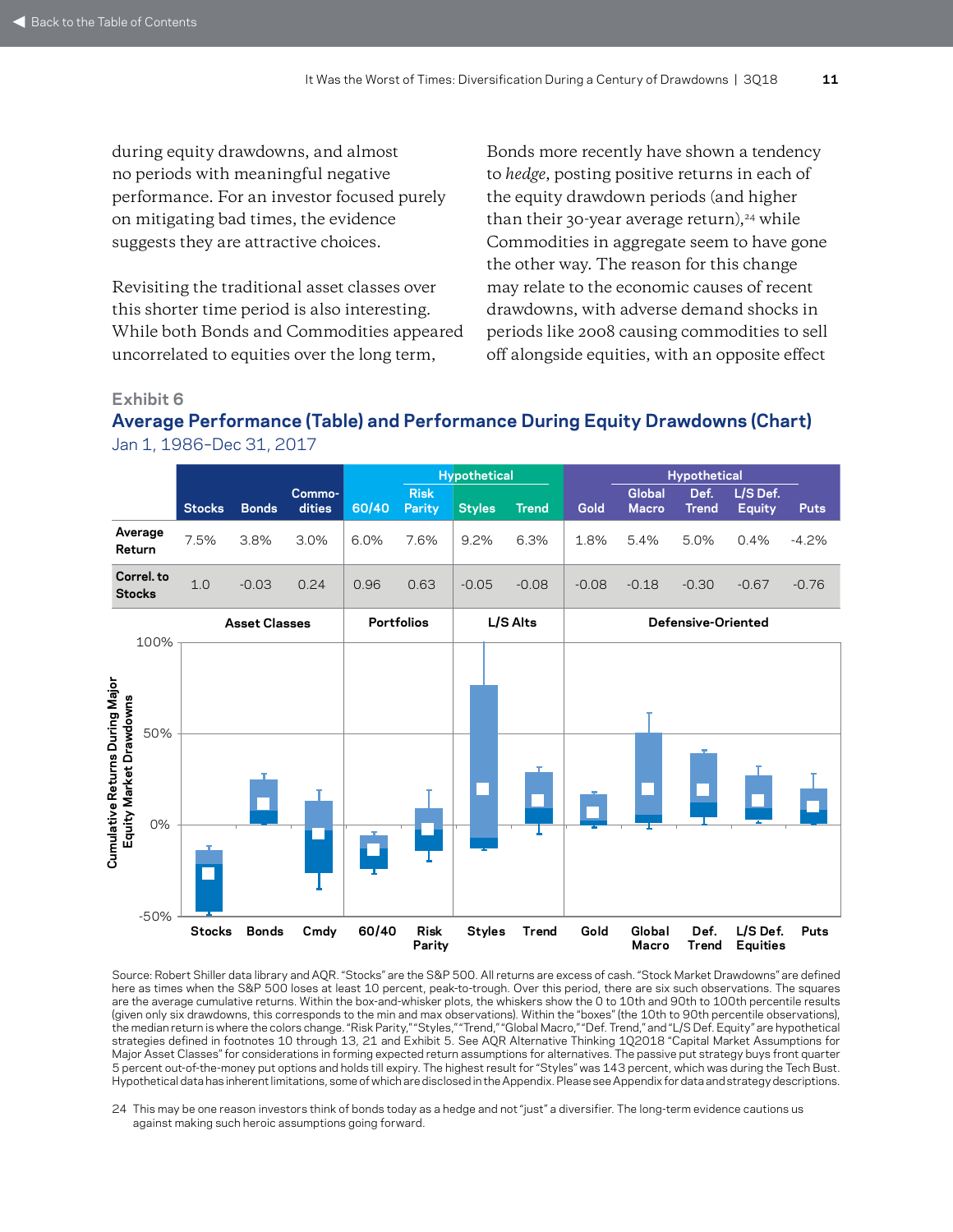on bonds. However, investors should note that the closer-to-zero longer-term correlations to equities suggest that the post-1986 experience will not necessarily hold in the future.

Finally, in **Exhibit 7** we evaluate how hedging characteristics compare to average returns. In particular we plot each investment's average return during equity drawdowns against its full-sample average return. An intuitive trade-off emerges: the strategies that are more defensively oriented tend to have lower average returns. The comparison between standard Trend and Defensive Trend may be the clearest example of this, as the constraints in the latter that are targeted at improving tail performance

prevent the strategy from implementing trades that are profitable on average, leading to worse average performance.

The trade-off is at its most extreme when considering the most explicit hedging strategy, Puts, which have meaningfully *negative* returns over the long term. It is also important to recognize that even though put options are an explicit hedge, they are not a silver bullet — their returns vary by drawdown, and the protection that they provide is far from guaranteed.25 In contrast, the "indirect hedges" — such as Defensive Equity, Defensive Trend and Global Macro appear to have delivered better performance on average and when most needed.

### **Exhibit 7 A "Hedging Frontier"**



Source: Robert Shiller data library and AQR. "Stocks" are the S&P 500. All returns are excess of cash. "Stock Market Drawdowns" are defined here as times when the S&P 500 loses at least 10 percent, peak-to-trough. Over this period, there are six such observations (the picture looks similar had we chosen -20 percent drawdowns). "Risk Parity," "Styles," "Trend," "Global Macro," "Def. Trend," and "L/S Def. Equity" are hypothetical strategies defined in footnotes 10 through 13, 21 and Exhibit 5. See AQR Alternative Thinking 1Q2018 "Capital Market Assumptions for Major Asset Classes" for considerations in forming expected return assumptions for alternatives. The passive put strategy buys front-quarter 5 percent out-of-the-money put options and holds till expiry. Hypothetical data has inherent limitations, some of which are disclosed in the Appendix. Please see Appendix for data and strategy descriptions.

25 Even seemingly small mismatches in timing between the put option's maturity (and the need to roll over to new options) and the length of the drawdown can lead to much weaker hedging efficacy. For more on this, see Israelov (2017).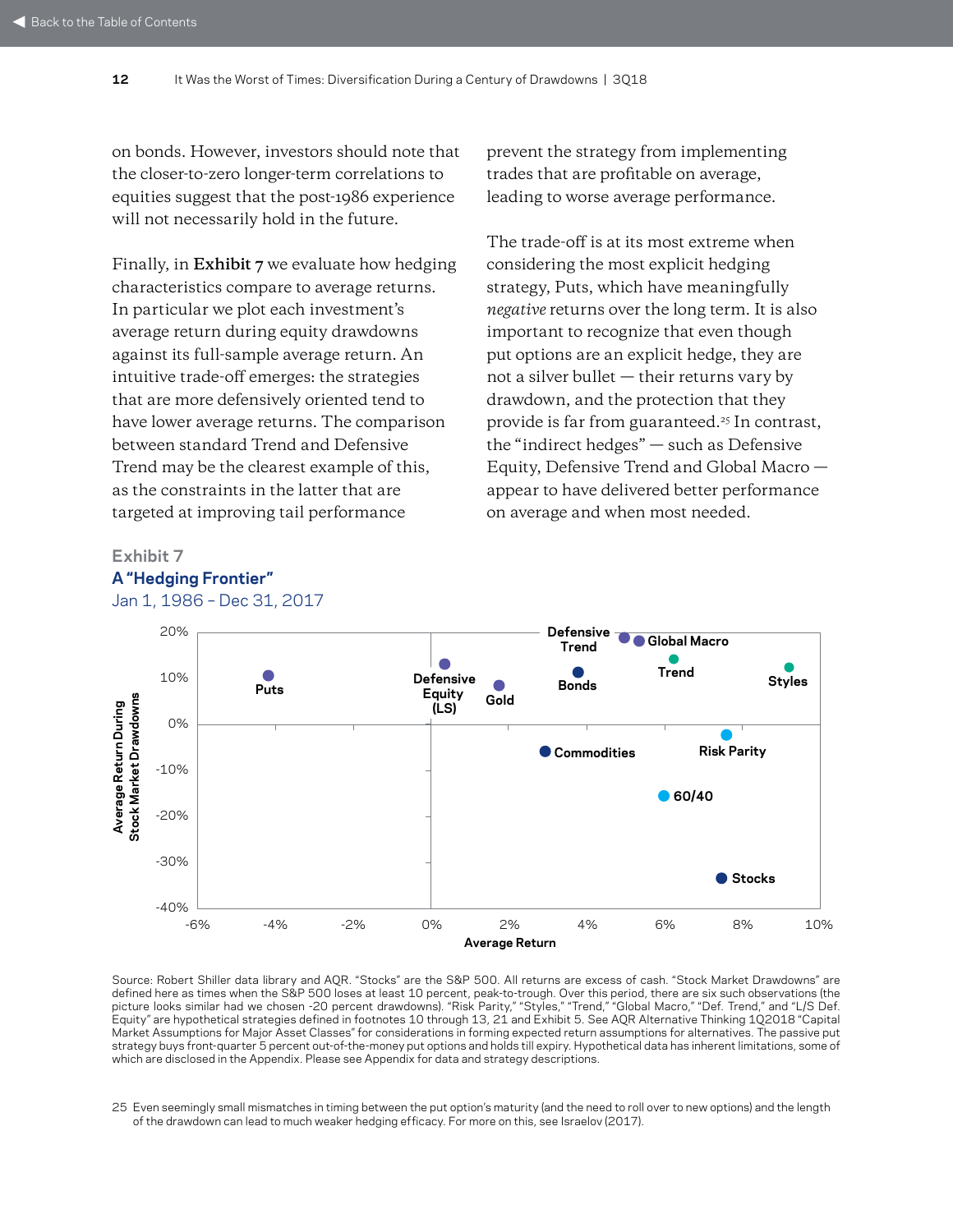### <span id="page-12-0"></span>Conclusion

Bad times for investors are a sure thing, but ways to address them are not. The data does not support the conventional wisdom that expensive markets can help to time crashes. Buying put options has fared worse than many investors might suspect, too. As with everything in investing, there is no perfect solution to addressing the risk of large equity market drawdowns. However, we find using

nearly a century of data that diversification is probably (still) investors' best bet. This is not to say that diversification is easy. Investors should analyze the return and correlation profiles of their diversifying investments to prepare themselves for the range of outcomes that they should expect during drawdowns and also over the long term.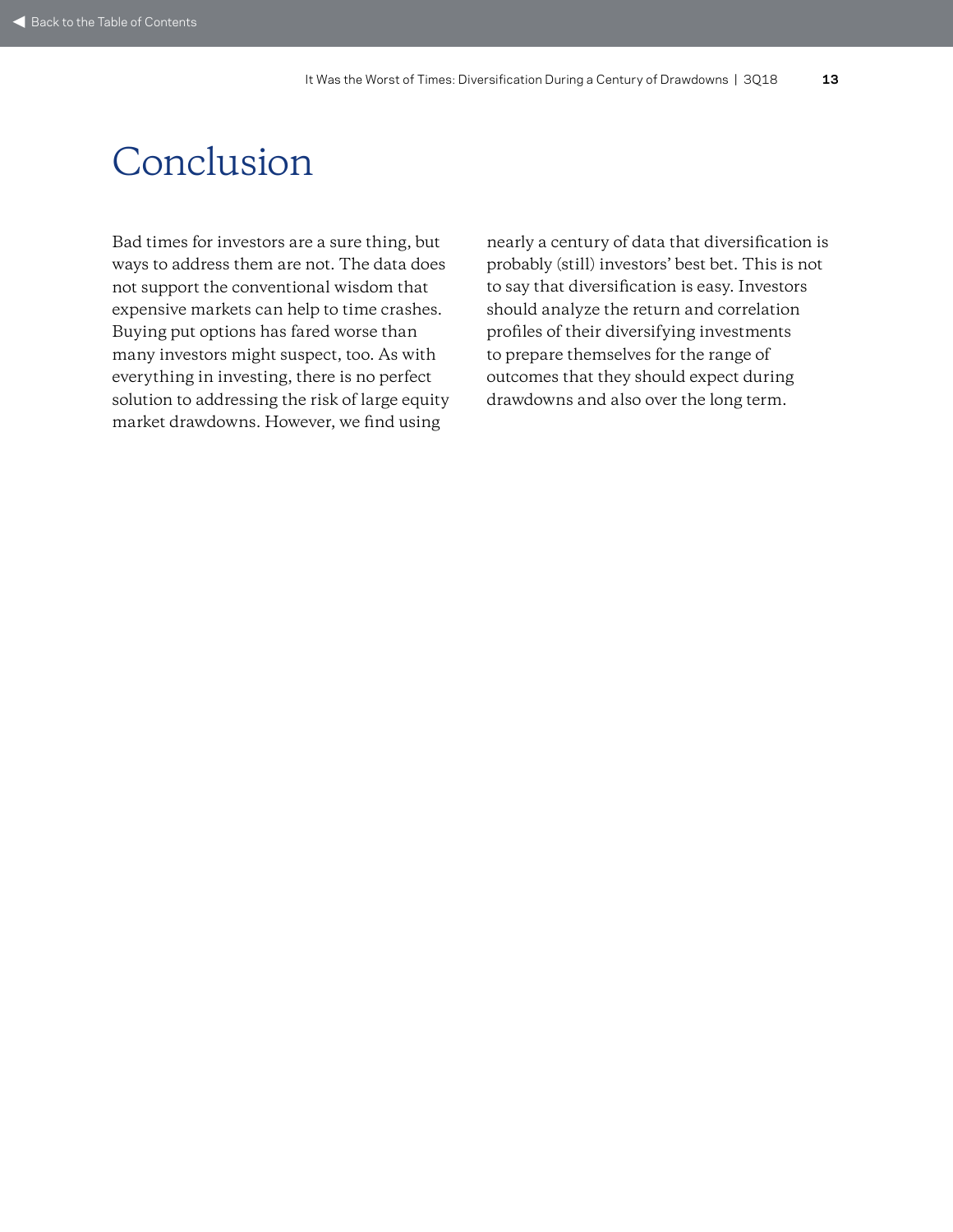<span id="page-13-0"></span>**14** It Was the Worst of Times: Diversification During a Century of Drawdowns | 3Q18

## References

- AQR Alternative Thinking, "Strategic Risk Allocation." Second Quarter 2014.
- AQR Alternative Thinking, "Bad Habits and Good Practices." Third Quarter 2014.
- AQR Alternative Thinking, "Good Strategies for Tough Times." Third Quarter 2015.
- Asness, Cliff; Antti Ilmanen; Ronen Israel; Tobias Moskowitz. "Investing with Style." *Journal of Investment Management*. Volume 13. 2015.
- Asness, Cliff; Swati Chandra; Antti Ilmanen; Ronen Israel. "Contrarian Factor Timing Is Deceptively Difficult." *Journal of Portfolio Management*, Special Issue 2017.
- Asness, Cliff; Antti Ilmanen; Thomas Maloney. "Market Timing: Sin a Little." *Journal of Investment Management*. Volume 15, No. 3. 2017. Pp. 23–40
- Asvanunt, Attakrit; Lars N. Nielsen, Daniel Villalon. "Working Your Tail Off: Active Strategies Versus Direct Hedging." The *Journal of Investing*. Volume 24, No. 2. Summer 2015.
- Berger, Adam; Lars Nielsen, Daniel Villalon. "Chasing Your Own Tail (Risk)." AQR White Paper. Summer 2011.
- Brooks, Jordan. "A Half Century of Macro Momentum." AQR White Paper. August 2017.
- Dichev, Ilia D., 2007, "What Are Stock Investors' Actual Historical Returns? Evidence from Dollar-Weighted Returns," *American Economic Review* 97(1), 386–401.
- Frazzini, Andrea; Jacques Friedman; Hoon Kim. "Understanding Defensive Equity," AQR Whitepaper. Summer 2012.
- Hurst, Brian; Bryan W. Johnson, Yao Hua Ooi. "Understanding Risk Parity," AQR White Paper. Fall 2010.
- Hurst, Brian; Michael Mendelson; Yao Hua Ooi. "Can Risk Parity Outperform If Yields Rise?" AQR Whitepaper. July 2013.
- Hurst, Brian; Yao Hua Ooi; Lasse Heje Pedersen. "A Century of Evidence on Trend-Following Investing." The *Journal of Portfolio Management*. Volume 44, No. 1. Fall 2017.
- Ilmanen, Antti; Ronen Israel, Tobias Moskowitz, Ashwin Thapar. "Century of Evidence: Value, Momentum, Carry, Defensive" (Working Title). 2018.
- Israelov, Roni. "Pathetic Protection: The Elusive Benefits of Protective Puts." AQR White Paper. March 2017.
- Israelov, Roni; Lars N. Nielsen; Daniel Villalon. "Embracing Downside Risk." The *Journal of Alternative Investments*. Volume 19, Issue 3. Winter 2017.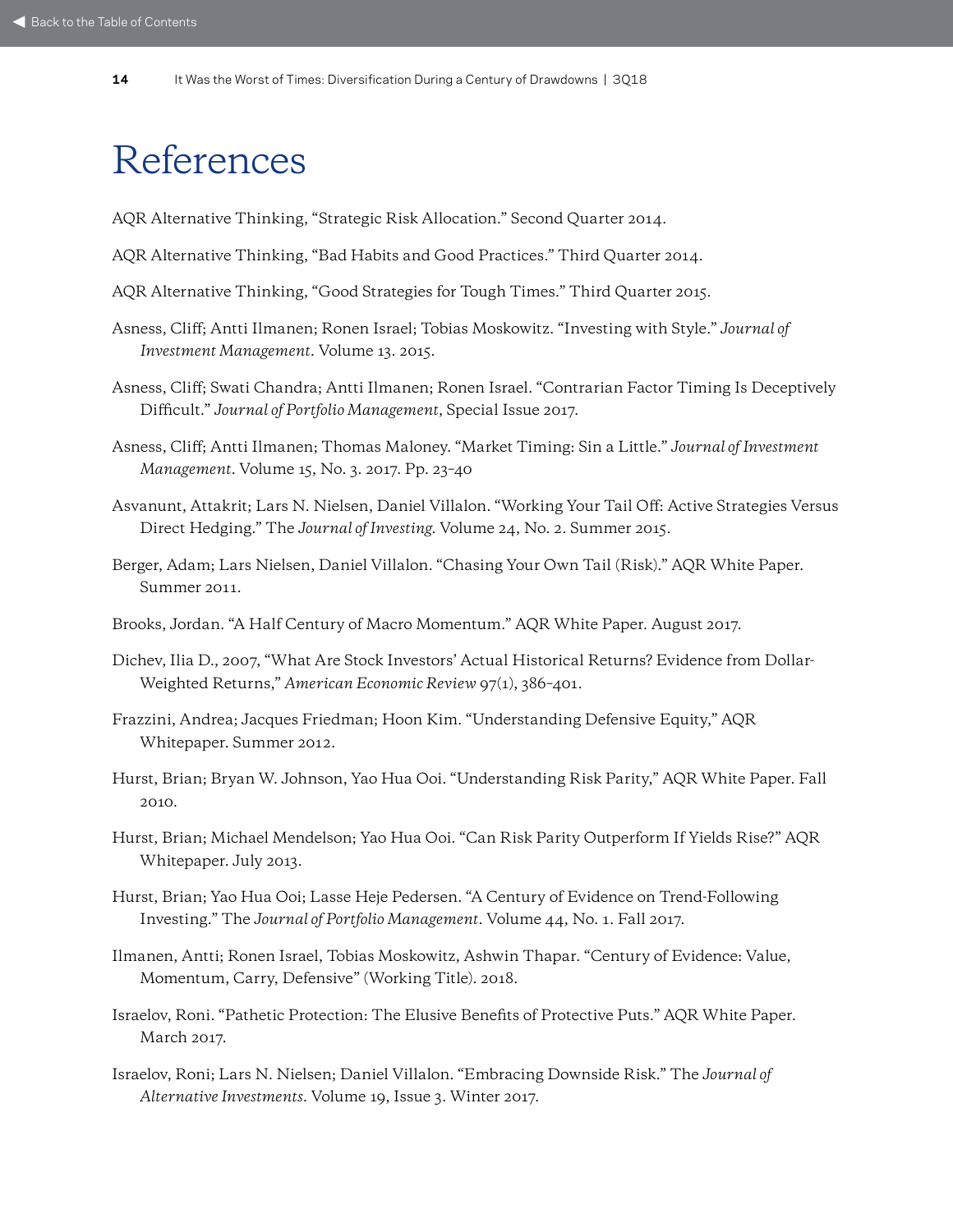### <span id="page-14-0"></span>Disclosures

#### **Data Sources:**

The S&P 500 Index is the Standard & Poor's composite index of 500 stocks, a widely recognized, unmanaged index of common stock prices.

Stocks: AQR, Yale, Ibbotson, Bloomberg. Stocks are the return of the S&P 500.

Bonds: Global Financial Data, Datastream, Morgan Markets. Bonds are the return of 10-Year U.S. Treasury Notes.

Commodities: AQR, Chicago Board of Trade. Commodity contract prices are from Chicago Board of Trade for the period before 1951, Commodity Systems Inc. for 1951–2012, and Bloomberg for 2012–2015. Rolled return series for platinum, aluminum, copper, lead, nickel, tin, and zinc are from S&P, Goldman Sachs, Bloomberg, and DataStream. The risk-free rate is New York call money rates until 1889, the *New York Times* money rates until 1918, secondary market rates on the shortest-term US bonds available until 1931 and T-bills thereafter. A rolling one-year average of the short-term rate is used. Commodities are the return to an equal dollar-weighted portfolio, which takes equal notional weights of all commodities in the commodity basket at each point in time. See chart below for data sources and components of the commodities basket.

Risk Parity: Using the stocks, bonds, and commodities returns above, this strategy allocates equal risk to each of the three asset classes using rolling, trailing 36-month volatility. The strategy is rebalanced monthly and is gross of transaction costs and of fees.

Trend: AQR, etc. The Trend strategy is constructed with an equal-weighted combination of one-month, three-month, and 12-month trendfollowing strategies for 67 markets across four major asset classes: 29 commodities, 11 equity indices, 15 bond markets, and 12 currency pairs. Since not all markets have return data going back to 1880, we construct the strategies using the largest number of assets for which return data exist at each point in time. We use futures returns when they are available. Prior to the availability of futures data, we rely on cash index returns financed at local short rates for each country. The strategy targets a long-term volatility target of 10 percent but does not limit volatility during periods where realized volatility may be higher or lower than this number. The strategy is gross fees, net of transaction costs, and is discounted to a full-period Sharpe ratio of 0.6. See chart below for data sources and components of the hypothetical trendfollowing strategy.

#### Gold: Bloomberg.

Global Macro Momentum: AQR. The Global Macro Momentum strategy backtest used in this analysis is based on the paper "A Half Century of Macro Momentum" (Brooks, 2017). The strategy invests in global equity indices, global currencies, global government bonds (ten-year maturity), and global interest rates (three-month maturity) and focuses on four macroeconomic state variables that affect each of the asset classes considered: 1) business cycle, 2) international trade, 3) monetary policy and 4) risk sentiment. The strategy is gross of fees and transaction costs and is discounted to a full-period Sharpe ratio of 0.5.

Defensive Equities: AQR, Barra. Defensive Equities is a long-only backtest of a strategy that overweights low-beta and high-quality stocks and underweights the opposite. The universe is roughly the Russell 1000. The backtest is rebalanced quarterly and uses the Barra USE3L risk model. The strategy is net of transaction costs and undiscounted.

Styles: The implementation of each style necessarily varies by asset class (and described below), but in general, value means (long) cheap versus (short) expensive; momentum is recent outperformers versus recent underperformers; defensive is safe/high-quality versus risky/ low-quality; and carry is high yielding versus low yielding. Styles:

This series is scaled to 10 percent volatility and discounted to a Sharpe Ratio of 0.8. Descriptions of style premia used in each asset class: US Stocks Value: Book-to-Price Ratio, Momentum: Past 12-Month Return, Excluding Last Month, Defensive: Beta; International Stocks Value: Book-to-Price Ratio, Momentum: Past 12 Month Return, Excluding Last Month, Defensive: Beta; Equity Indices Value: Cyclically Adjusted Earnings-to-Price Ratio, Momentum: Past 12-Month Return, Excluding Last Month, Carry: Dividend Yield, Defensive: Beta; Fixed Income Value: Real Bond Yield, Momentum: Past 12-Month Return, Excluding Last Month, Carry: Term Premium, Defensive: Beta; Commodities, Value: 5-Year Reversal, Momentum: Past 12-Month Return, Excluding Last Month, Carry: Futures Curve Rolldown, Defensive: Beta; Currencies, Value: Purchasing Power Parity, Momentum: Past 12-Month Return, Excluding Last Month, Carry: Short-Term Interest Rate.

Asset class descriptions for style premia used: US Stocks: Individual stock-level data from the CRSP database from July 1926 for Value, July 1927 for Momentum, and July 1931 for Defensive strategies. Compustat/XpressFeed Global is used for accounting data post-1950 and pricing data post-1998. Accounting data pre-1950 is from Moody; International Stocks: Individual stock-level data from Compustat/ XpressFeed Global from July 1984 for Value, January 1985 for Momentum, and February 1987 for Defensive strategies; Equity Indices: Returns on equity indices from 23 equity markets international, which include all countries in the MSCI World Index as of 10/31/2016. Since most countries have multiple equity indices, we use the index that is investable, has the most coverage of the total stock market of that country, and has the longest history. We source monthly total returns from Global Financial Data and futures returns from Bloomberg and Datastream; Fixed Income: Nominal yield and total returns data of 10-year local currency government bonds as well as three-month interest rates for 13 countries covering North America, Northern Europe, Japan, and Australia/New Zealand, sourced from Global Financial Data, Bloomberg, and Datastream; Commodities: Monthly futures prices of 40 commodities starting in 1877, sourced from the Annual Report of the Trade and Commerce of the Chicago Board of Trade, Commodity Systems Inc., and Bloomberg. For base metals and platinum, rolled return series from the S&P, Goldman Sachs, and Bloomberg are used; Currencies: Spot and one-, two-, three-, and six-month forward exchange rates from AQR's production database and interpolate the forward exchange rate for the next quarterly IMM date. This simulates a strategy of buying and holding the forward contract maturing at the near IMM date and rolling to the far contract five days before the maturity date. Before 1990, we use changes in spot exchange rates plus the carry of the currency for the total return. This includes data from 20 developed market currencies (Australia, Eurozone, Canada, Japan, Norway, New Zealand, Sweden, Switzerland, United Kingdom, the US, Belgium, Spain, Finland, France, Germany, Ireland, Italy, Netherlands, Austria, and Portugal).

Defensive Trend: Defensive Trend represents the Trend strategy described earlier with a series of adjustments. First, we form an equityhedged trend strategy that looks at the previous month-end's net equity position, and if it was positive, removes the equity performance for the following month (effectively hedging out any return from equities). Next, we form an asymmetric equity trend strategy that applies an asymmetric timing curve (i.e., double short) to the equity portion of the trend strategy. That is, when the strategy goes short equities, it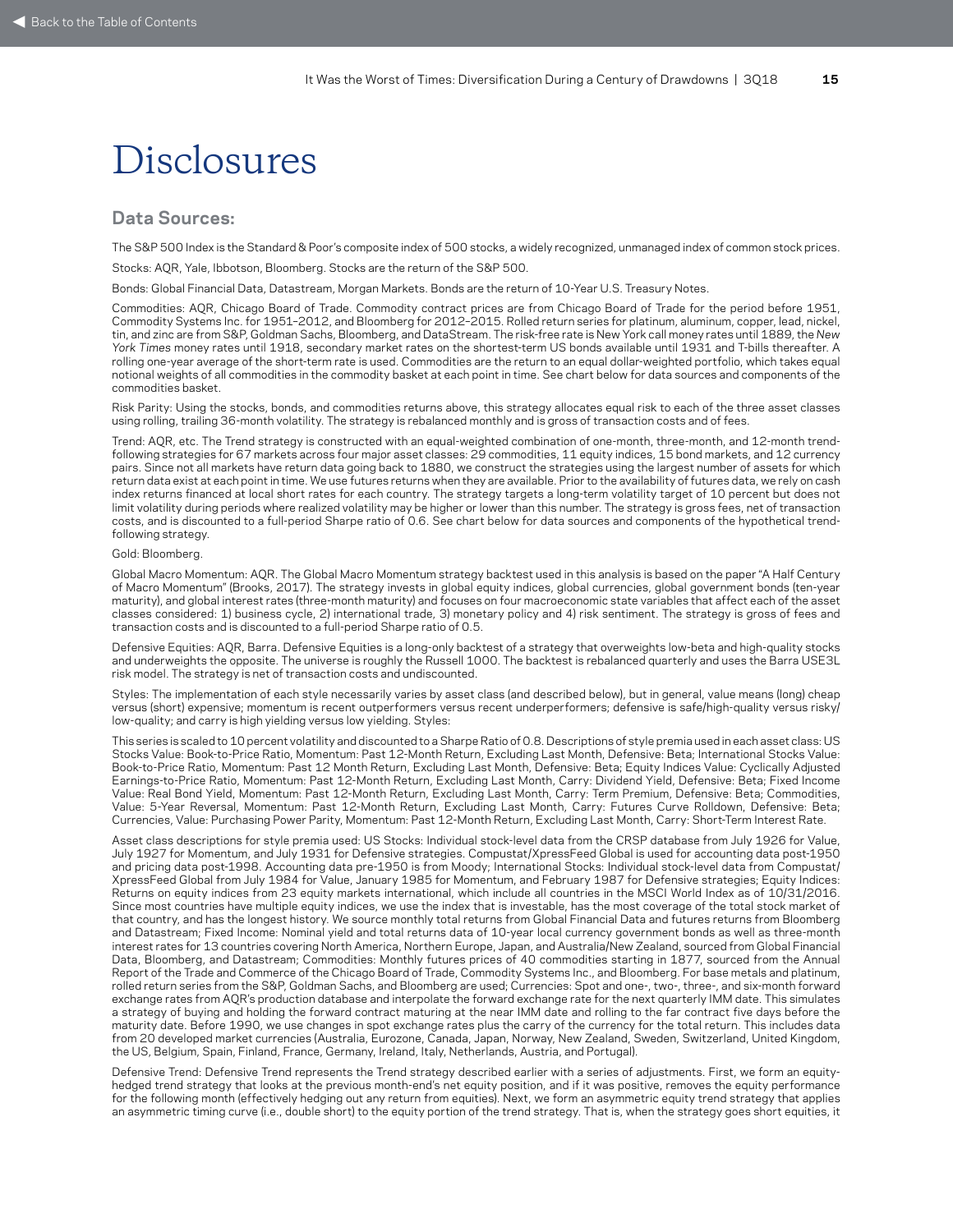levers that short position 2x. Our Defensive Trend strategy combines the equity-hedged and asymmetric trend strategies, and so is longterm slightly negatively correlated to equities and doubly short equities in periods of negative equity trend. The strategy is net of transaction costs, gross of fees, and discounted to a full-period Sharpe ratio of 0.5.

Puts: AQR, OptionMetrics. Puts represents a backtested strategy that goes long Third Month puts 95 percent of spot strike. Options are sized such that the total option notional bought is 100 percent of NAV. Options are held to expiration and are not delta-hedged. Option returns from October 1984 through January 1996 are constructed from S&P 100 options data, and returns from January 1996 through present are constructed from S&P 500 options data. Returns are gross of transaction costs and of fees.

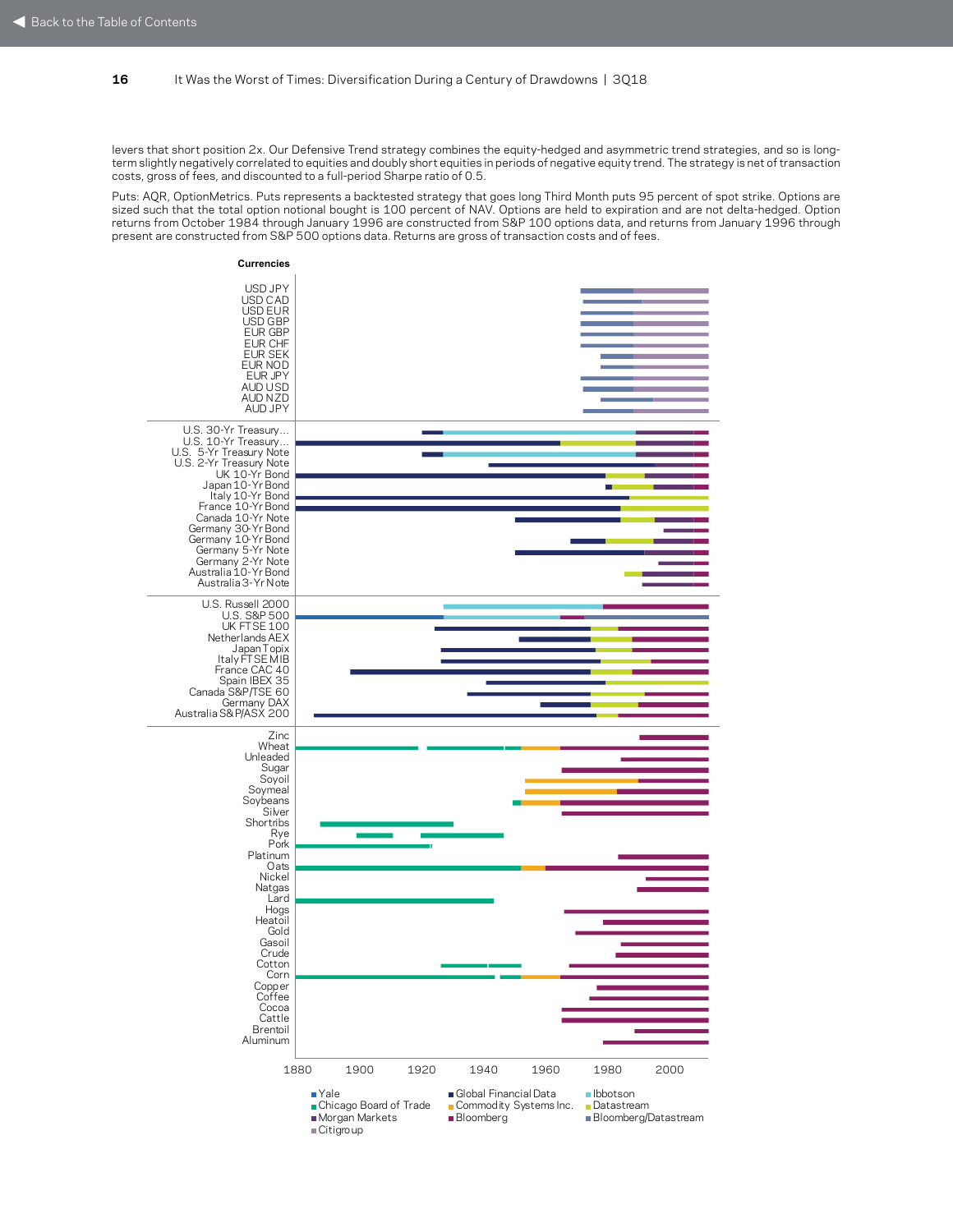HYPOTHETICAL PERFORMANCE RESULTS HAVE MANY INHERENT LIMITATIONS, SOME OF WHICH, BUT NOT ALL, ARE DESCRIBED HEREIN. NO REPRESENTATION IS BEING MADE THAT ANY FUND OR ACCOUNT WILL OR IS LIKELY TO ACHIEVE PROFITS OR LOSSES SIMILAR TO THOSE SHOWN HEREIN. IN FACT, THERE ARE FREQUENTLY SHARP DIFFERENCES BETWEEN HYPOTHETICAL PERFORMANCE RESULTS AND THE ACTUAL RESULTS SUBSEQUENTLY REALIZED BY ANY PARTICULAR TRADING PROGRAM. ONE OF THE LIMITATIONS OF HYPOTHETICAL PERFORMANCE RESULTS IS THAT THEY ARE GENERALLY PREPARED WITH THE BENEFIT OF HINDSIGHT. IN ADDITION, HYPOTHETICAL TRADING DOES NOT INVOLVE FINANCIAL RISK, AND NO HYPOTHETICAL TRADING RECORD CAN COMPLETELY ACCOUNT FOR THE IMPACT OF FINANCIAL RISK IN ACTUAL TRADING. FOR EXAMPLE, THE ABILITY TO WITHSTAND LOSSES OR TO ADHERE TO A PARTICULAR TRADING PROGRAM IN SPITE OF TRADING LOSSES ARE MATERIAL POINTS THAT CAN ADVERSELY AFFECT ACTUAL TRADING RESULTS. THERE ARE NUMEROUS OTHER FACTORS RELATED TO THE MARKETS IN GENERAL OR TO THE IMPLEMENTATION OF ANY SPECIFIC TRADING PROGRAM, WHICH CANNOT BE FULLY ACCOUNTED FOR IN THE PREPARATION OF HYPOTHETICAL PERFORMANCE RESULTS, ALL OF WHICH CAN ADVERSELY AFFECT ACTUAL TRADING RESULTS. The hypothetical performance results contained herein represent the application of the quantitative models as currently in effect on the date first written above, and there can be no assurance that the models will remain the same in the future or that an application of the current models in the future will produce similar results because the relevant market and economic conditions that prevailed during the hypothetical performance period will not necessarily recur. Discounting factors may be applied to reduce suspected anomalies. This backtest's return, for this period, may vary depending on the date it is run. Hypothetical performance results are presented for illustrative purposes only. In addition, our transaction cost assumptions utilized in backtests, where noted, are based on AQR Capital Management, LLC's, ("AQR's") historical realized transaction costs and market data. Certain of the assumptions have been made for modeling purposes and are unlikely to be realized. No representation or warranty is made as to the reasonableness of the assumptions made or that all assumptions used in achieving the returns have been stated or fully considered. Changes in the assumptions may have a material impact on the hypothetical returns presented. Actual advisory fees for products offering this strategy may vary.

Gross performance results do not reflect the deduction of investment advisory fees, which would reduce an investor's actual return. For example, assume that \$1 million is invested in an account with the Firm, and this account achieves a 10 percent compounded annualized return, gross of fees, for five years. At the end of five years that account would grow to \$1,610,510 before the deduction of management fees. Assuming management fees of 1 percent per year are deducted monthly from the account, the value of the account at the end of five years would be \$1,532,886 and the annualized rate of return would be 8.92 percent. For a ten-year period, the ending dollar values before and after fees would be \$2,593,742 and \$2,349,739, respectively. AQR's asset-based fees may range up to 2.85 percent of assets under management and are generally billed monthly or quarterly at the commencement of the calendar month or quarter during which AQR will perform the services to which the fees relate. Where applicable, performance fees are generally equal to 20 percent of net realized and unrealized profits each year, after restoration of any losses carried forward from prior years. In addition, AQR funds incur expenses (including start-up, legal, accounting, audit, administrative and regulatory expenses) and may have redemption or withdrawal charges up to 2 percent based on gross redemption or withdrawal proceeds. Please refer to AQR's ADV Part 2A for more information on fees. Consultants supplied with gross results are to use this data in accordance with SEC, CFTC, NFA or the applicable jurisdiction's guidelines.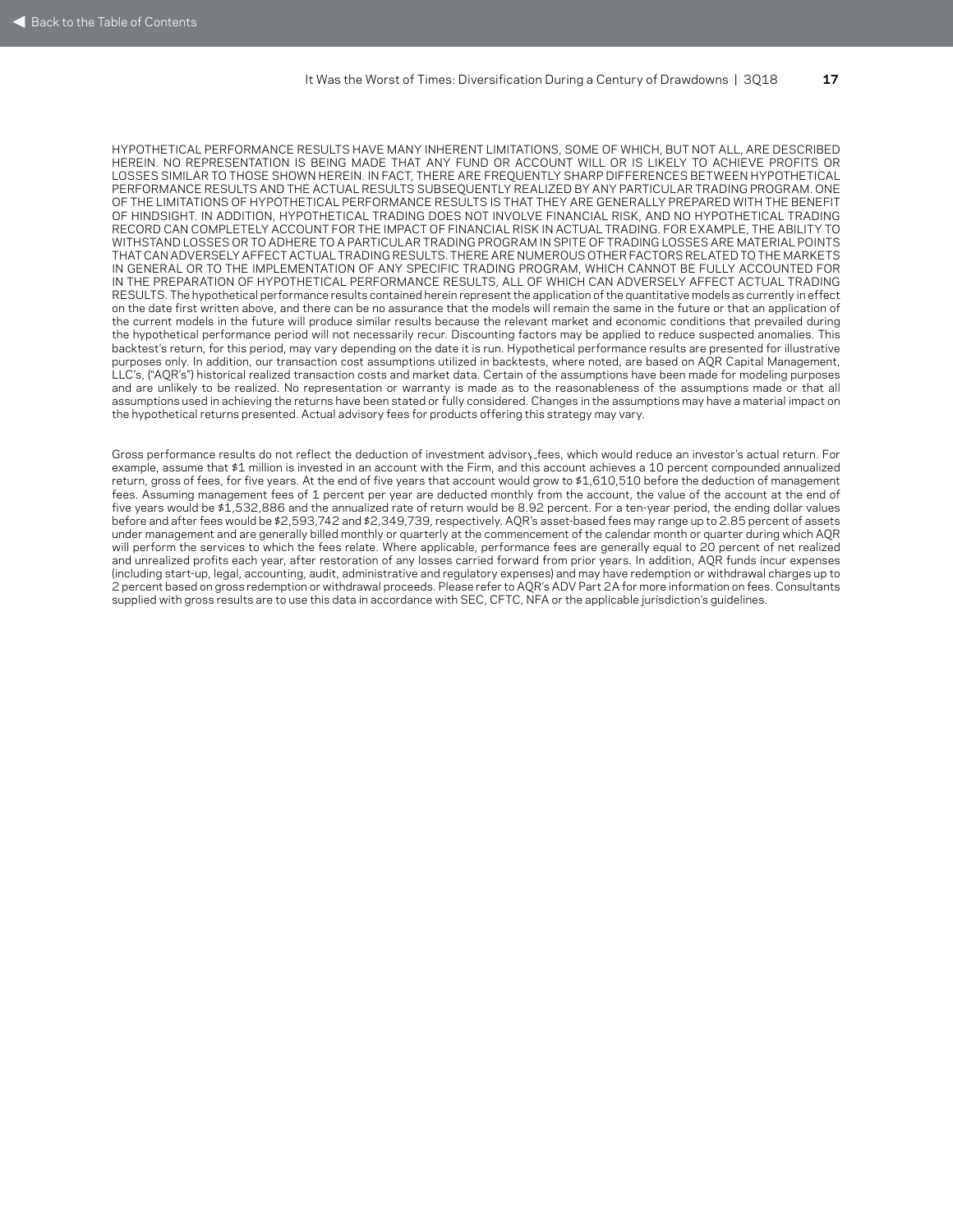This document has been provided to you solely for information purposes and does not constitute an offer or solicitation of an offer or any advice or recommendation to purchase any securities or other financial instruments and may not be construed as such. The factual information set forth herein has been obtained or derived from sources believed by the author and AQR Capital Management, LLC ("AQR") to be reliable, but it is not necessarily all-inclusive and is not guaranteed as to its accuracy and is not to be regarded as a representation or warranty, express or implied, as to the information's accuracy or completeness, nor should the attached information serve as the basis for any investment decision. This document is intended exclusively for the use of the person to whom it has been delivered by AQR, and it is not to be reproduced or redistributed to any other person. The information set forth herein has been provided to you as secondary information and should not be the primary source for any investment or allocation decision.

Past performance is not a guarantee of future performance.

This presentation is not research and should not be treated as research. This presentation does not represent valuation judgments with respect to any financial instrument, issuer, security or sector that may be described or referenced herein and does not represent a formal or official view of AQR.

The views expressed reflect the current views as of the date hereof, and neither the author nor AQR undertakes to advise you of any changes in the views expressed herein. It should not be assumed that the author or AQR will make investment recommendations in the future that are consistent with the views expressed herein or use any or all of the techniques or methods of analysis described herein in managing client accounts. AQR and its affiliates may have positions (long or short) or engage in securities transactions that are not consistent with the information and views expressed in this presentation.

The information contained herein is only as current as of the date indicated and may be superseded by subsequent market events or for other reasons. Charts and graphs provided herein are for illustrative purposes only. The information in this presentation has been developed internally and/or obtained from sources believed to be reliable; however, neither AQR nor the author guarantees the accuracy, adequacy or completeness of such information. Nothing contained herein constitutes investment, legal, tax or other advice nor is it to be relied on in making an investment or other decision.

There can be no assurance that an investment strategy will be successful. Historic market trends are not reliable indicators of actual future market behavior or future performance of any particular investment, which may differ materially, and should not be relied upon as such. Target allocations contained herein are subject to change. There is no assurance that the target allocations will be achieved, and actual allocations may be significantly different from that shown here. This presentation should not be viewed as a current or past recommendation or a solicitation of an offer to buy or sell any securities or to adopt any investment strategy.

The information in this presentation may contain projections or other forward-looking statements regarding future events, targets, forecasts or expectations regarding the strategies described herein and is only current as of the date indicated. There is no assurance that such events or targets will be achieved and may be significantly different from that shown here. The information in this presentation, including statements concerning financial market trends, is based on current market conditions, which will fluctuate and may be superseded by subsequent market events or for other reasons. Performance of all cited indices is calculated on a total return basis with dividends reinvested.

Diversification does not eliminate the risk of experiencing investment losses. Broad-based securities indices are unmanaged and are not subject to fees and expenses typically associated with managed accounts or investment funds. Investments cannot be made directly in an index.

The investment strategy and themes discussed herein may be unsuitable for investors depending on their specific investment objectives and financial situation.

Neither AQR nor the author assumes any duty to, nor undertakes to update forward-looking statements. No representation or warranty, express or implied, is made or given by or on behalf of AQR, the author or any other person as to the accuracy and completeness or fairness of the information contained in this presentation, and no responsibility or liability is accepted for any such information. By accepting this presentation in its entirety, the recipient acknowledges its understanding and acceptance of the foregoing statement.

The data and analysis contained herein are based on theoretical and model portfolios and are not representative of the performance of funds or portfolios that AQR currently manages.

Gross performance results do not reflect the deduction of investment advisory fees, which would reduce an investor's actual return.